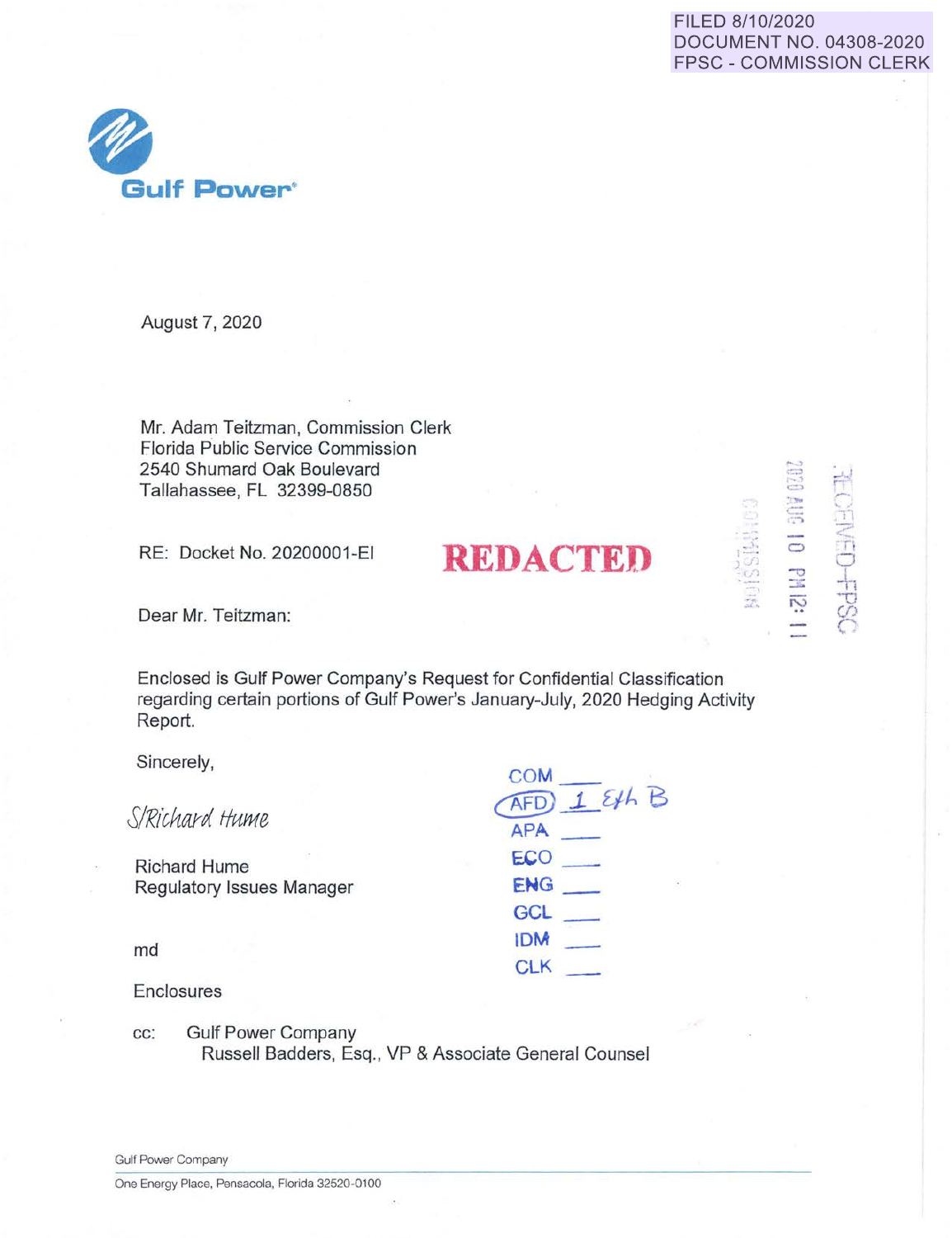In re: Fuel and purchased power cost recovery clause and generating performance incentive factor

Docket No.: 20200001-EI

Date: August 10, 2020

## **GULF POWER COMPANY'S REQUEST FOR CONFIDENTIAL CLASSIFICATION OF INFORMATION**

Gulf Power Company ("Gulf'), pursuant to Rule 25-22.006, Florida Administrative Code ("F.A.C.") and Section 366.093, Florida Statutes ("F.S."), hereby requests confidential classification by the Florida Public Service Commission ("Commission") of certain information contained in Gulf's Hedging Activity Supplemental Report for the period January through July  $2020<sup>1</sup>$  ("Hedging Activity Report"). In support of this Request, Gulf states as follows:

I. Pursuant to the Order Establishing Procedure in this docket, Order No. PSC-2020- 0041-PCO-EI, 2020, by August 10, 2020, Gulf will file with the Commission and serve on all parties of record its Hedging Activity Report. This request is being filed in order to request confidential classification of certain information contained in the Hedging Activity Report, consistent with Rule 25-22.006, F.A.C.

- 2. The following exhibits are attached to and made a part of this Request:
	- a. Exhibit "A" consists of the Hedging Activity Report, and all the information that Gulf asserts is entitled to confidential treatment has been highlighted.
	- b. Exhibit "B" is two (2) edited versions of Exhibit "A" on which the specific information Gulf asserts is confidential has been blocked out and which may be made available for public inspection.

 $<sup>1</sup>$  Gulf's hedging activities have ceased as of March 2020 as of the result of the Stipulation and Settlement</sup> Agreement approved by the Commission in Order No. PSC-17-0178-S-EI. Accordingly, Gulf has no hedging activity to report for the period April 2020 - July 2020.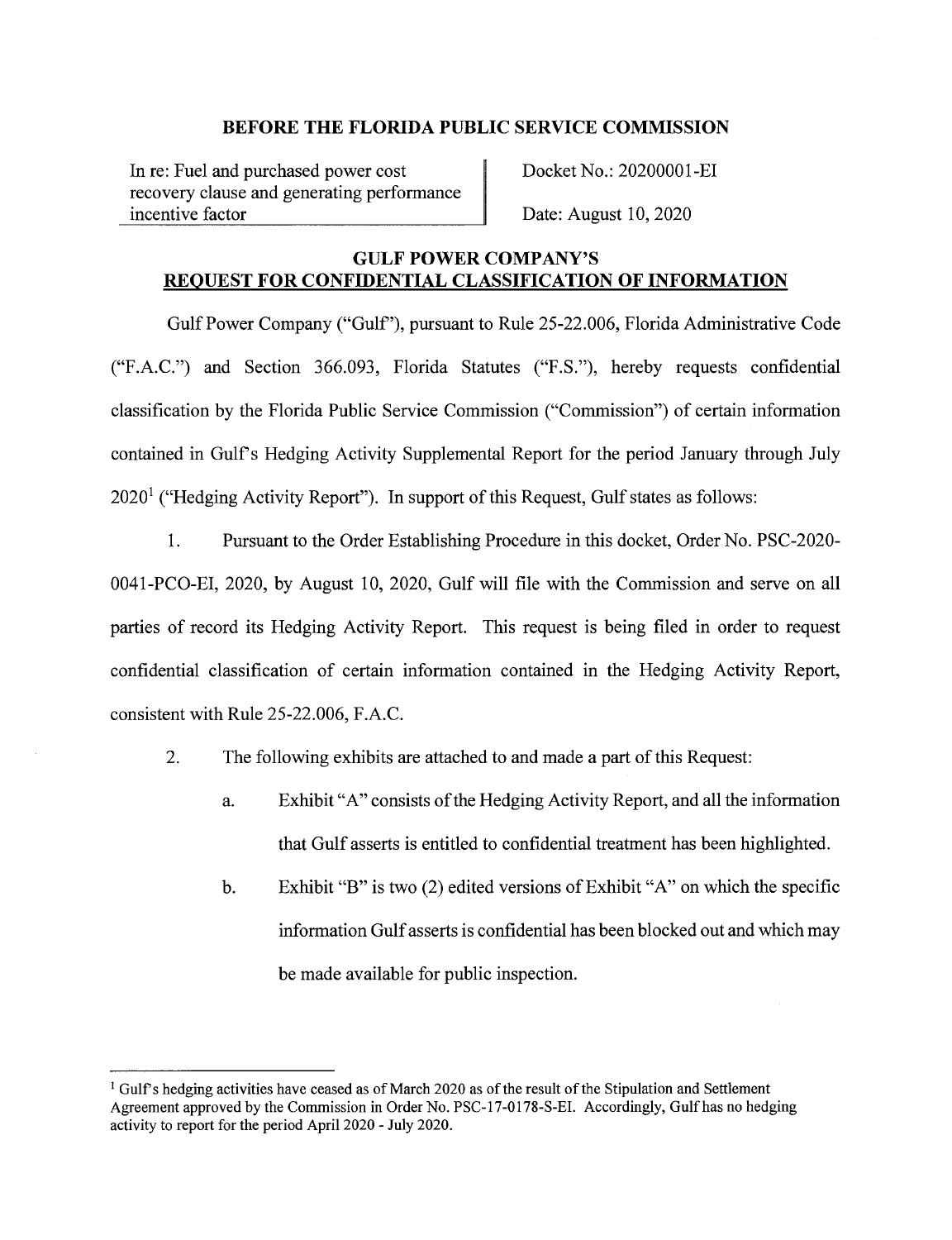- c. Exhibit "C" is a line-by-line justification table in support of Gulf's Request for Confidential Classification in which Gulf demonstrates that the information Gulf asserts is confidential qualifies as one of the statutory examples listed in section 364.183(3), 366.093(3), or 367.156(3), F.S.
- d. Exhibit "D" is a written declaration in support of this Request, which affirms that the information for which Gulf seeks confidential classification is intended to be and is treated by Gulf as private and has not been disclosed.

3. Gulf submits that a portion of the information contained in the Hedging Activity Report is proprietary confidential business information regarding contractual matters which would cause irreparable harm to Gulf, the entities with whom it has entered into contracts and most importantly to Gulf's customers, if such information was disclosed to the general public. The Hedging Activity Report contains pricing information for capacity purchases between Gulf and various counterparties. The pricing information is regarded by both Gulf and the counterparties as confidential. The pricing, which resulted from negotiations between Gulf and the counterparties, is specific to the individual contracts and is not publicly known. Disclosure of this information would negatively impact Gulf's ability to negotiate pricing favorable to its customers in future capacity contracts. In addition, potential counterparties may refuse to enter into contracts with Gulf, or may charge higher prices, if the price terms are made public. The information has not been publicly disclosed and is entitled to confidential classification pursuant to sections 366.093(3)(d) and (e), F.S.

4. Upon a finding by the Commission that the confidential information contained in the Hedging Activity Report is proprietary and confidential business information, the information should not be declassified for at least eighteen (18) month period and should be returned to Gulf

2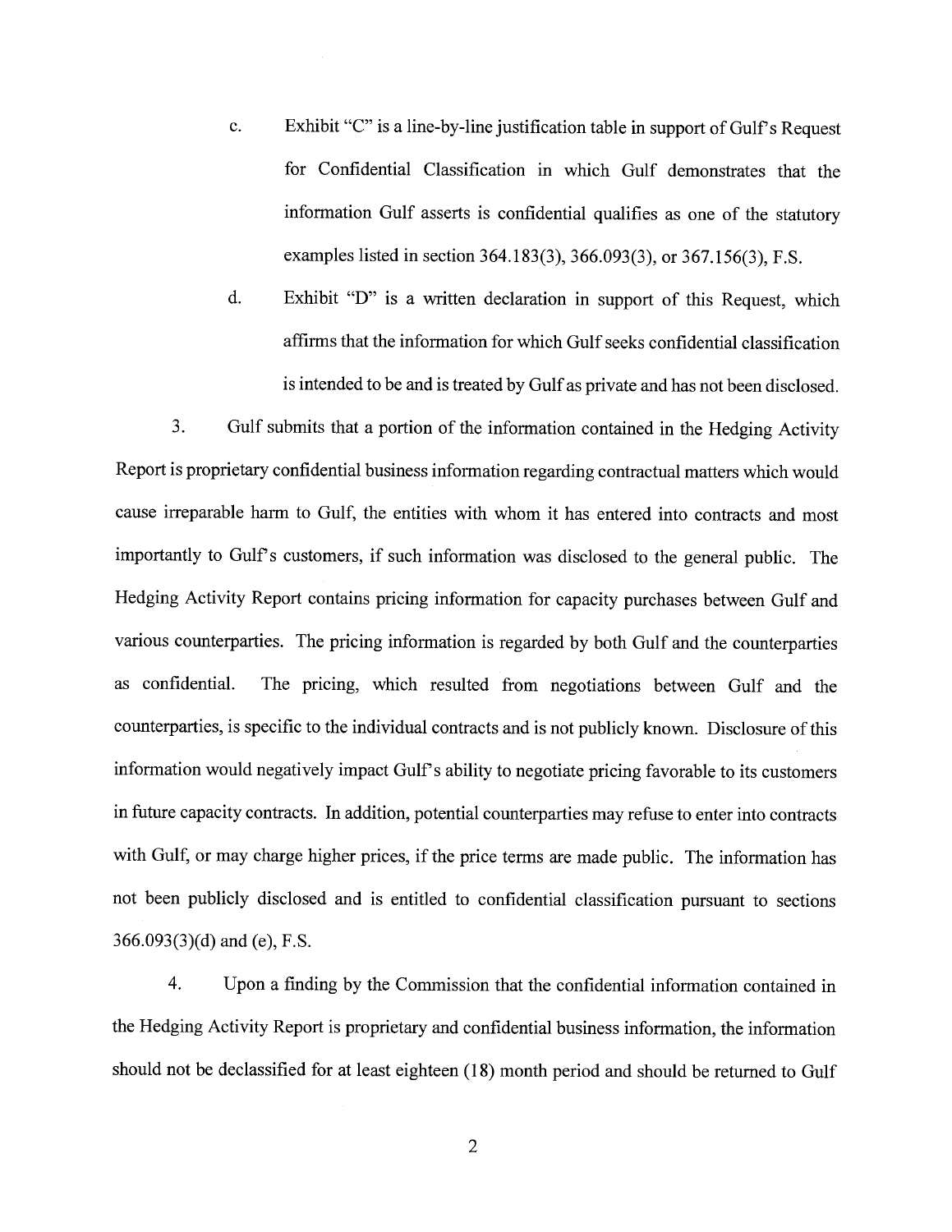as soon as it is no longer necessary for the Commission to conduct its business. *See* Section 366.093(4), F.S.

**WHEREFORE,** for the above and foregoing reasons, as more fully set forth in the supporting materials, Gulf Power Company respectfully requests that the Commission grant Gulf's Request for Confidential Classification and enter an order protecting the information highlighted on Exhibit "A" to this Request from public disclosure.

Respectfully submitted this 7<sup>th</sup> day of August, 2020.

Russell A. Badders Vice President & Associate General Counsel Gulf Power Company<br>One Energy Place Pensacola, FL 32520-0100 (850) 444-6550 Russell.Badders@nexteraenergy.com

Jason A. Higginbotham Senior Attorney Florida Power & Light Company 700 Universe Boulevard Juno Beach, FL 33408-0420 (561) 691-7135 Jason.Higginbotham@fpl.com

By:  $s/ Jason A. Higgin both am$ 

Jason A. Higginbotham Fla. Auth. House Counsel No. 1017875 *Attorney for Gulf Power Company*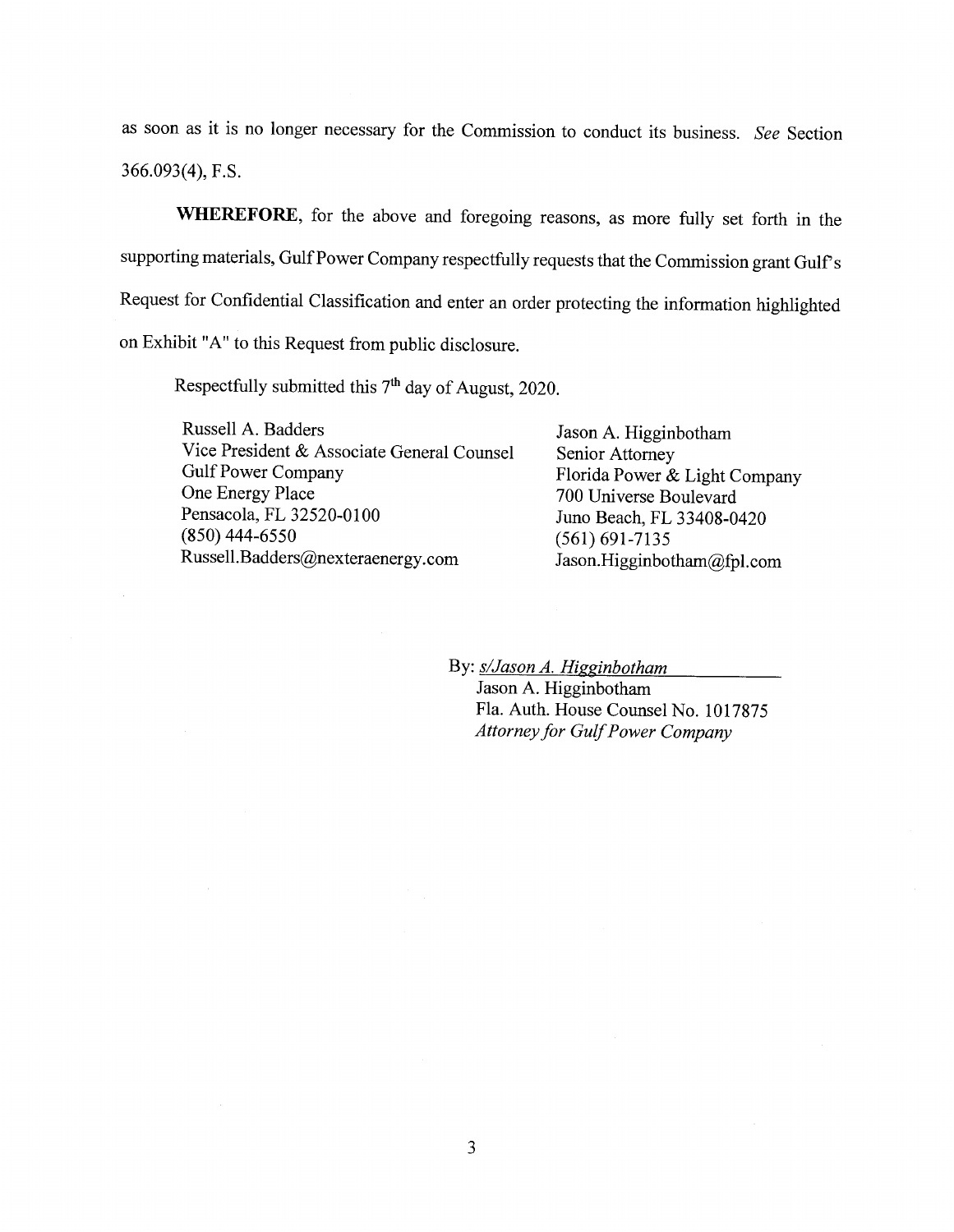In re: Fuel and purchased power cost recovery clause and generating performance incentive factor

Docket No.: 20200001-EI

Date: August 10, 2020

# **REQUEST FOR CONFIDENTIAL CLASSIFICATION**

# **EXHIBIT "A"**

### **CONFIDENTIAL**

Provided to the Commission Clerk under separate cover as confidential information.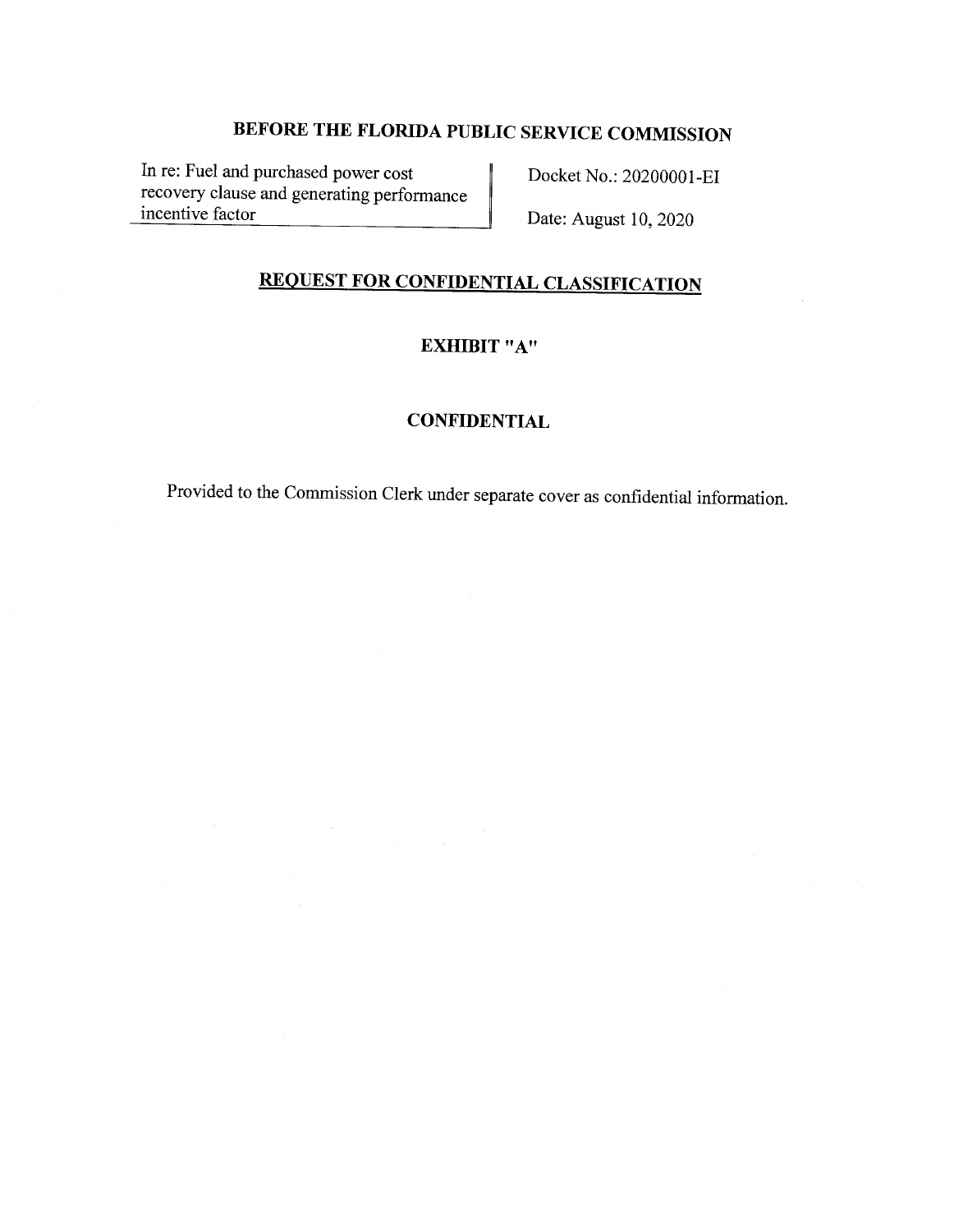In re: Fuel and purchased power cost recovery clause and generating performance incentive factor

Docket No.: 20200001-EI

Date: August 10, 2020

# **REQUEST FOR CONFIDENTIAL CLASSIFICATION**

# **EXHIBIT "B"**

### **REDACTED**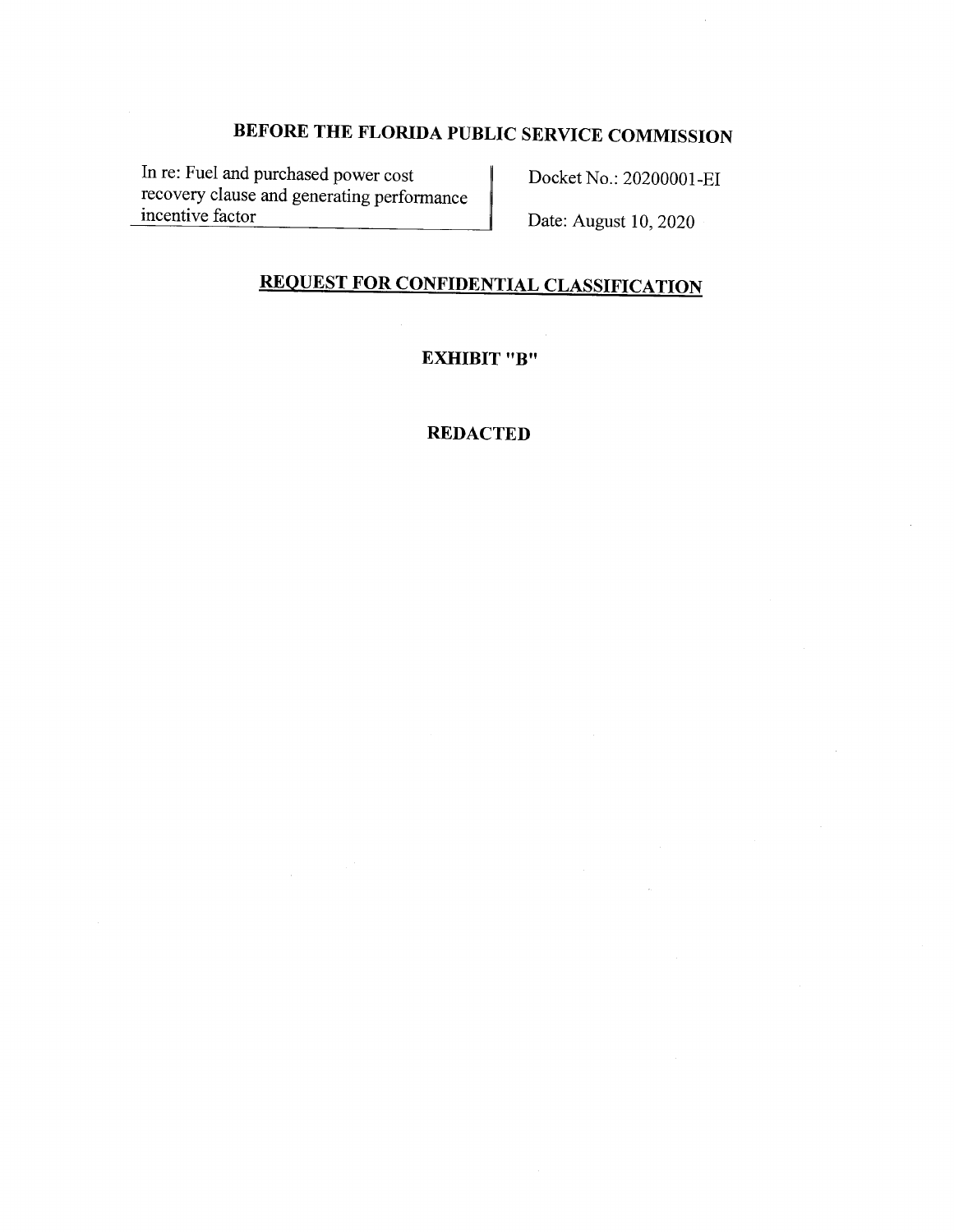#### Docket No. 2020001-EI January 2020 - March 2020 Hedging Report Gulf Power Company Page 2 of 4

|    | А                    | в                                     | c.        | D           | E                  |                | G                | н            |                    |                                     |                   |
|----|----------------------|---------------------------------------|-----------|-------------|--------------------|----------------|------------------|--------------|--------------------|-------------------------------------|-------------------|
|    | Deal Category        | Counterparty                          | Deal Type | Deal Number | <b>Description</b> | Fixed<br>Price | Receive<br>Price | Price        | Volume<br>(Signed) | Period-End<br>Gain/Loss<br>(Signed) | Contract<br>Month |
|    | <b>Financial Gas</b> | JPMorgan Chase Bank, NA [JPM CHASE]   | Swap      | 2462108     |                    |                |                  |              | 40,000             |                                     | 202001            |
|    | Financial Gas        | JPMorgan Chase Bank, NA [JPM CHASE]   | Swap      | 2462131     |                    |                |                  |              | 40,000             |                                     | 202001            |
| 3  | Financial Gas        | JPMorgan Chase Bank, NA [JPM CHASE]   | Swap      | 2462137     |                    |                |                  |              | 30,000             |                                     |                   |
| 4  | <b>Financial Gas</b> | JPMorgan Chase Bank, NA [JPM CHASE]   | Swap      | 2462160     |                    |                |                  |              |                    |                                     | 202001            |
|    | Financial Gas        | JPMorgan Chase Bank, NA [JPM CHASE]   | Swap      | 2462162     |                    |                |                  |              | 40,000             |                                     | 202001            |
| 6. | <b>Financial Gas</b> | JPMorgan Chase Bank, NA [JPM CHASE]   | Swap      | 2462166     |                    |                |                  |              | 30,000             |                                     | 202001            |
|    | Financial Gas        | Merrill Lynch Commodities, Inc. [MLC] | Swap      | 2462012     |                    |                |                  |              | 40,000             |                                     | 202001            |
| 8  | <b>Financial Gas</b> | Merrill Lynch Commodities, Inc. [MLC] |           |             |                    |                |                  |              | 50,000             |                                     | 202001            |
| 9. | Financial Gas        |                                       | Swap      | 2462018     |                    |                |                  |              | 30,000             |                                     | 202001            |
| 12 |                      | Merrill Lynch Commodities, Inc. [MLC] | Swap      | 2462019     |                    |                |                  |              | 30,000             |                                     | 202001            |
|    |                      |                                       |           |             |                    |                |                  | <b>TOTAL</b> | 330,000            | (467, 160, 00)                      |                   |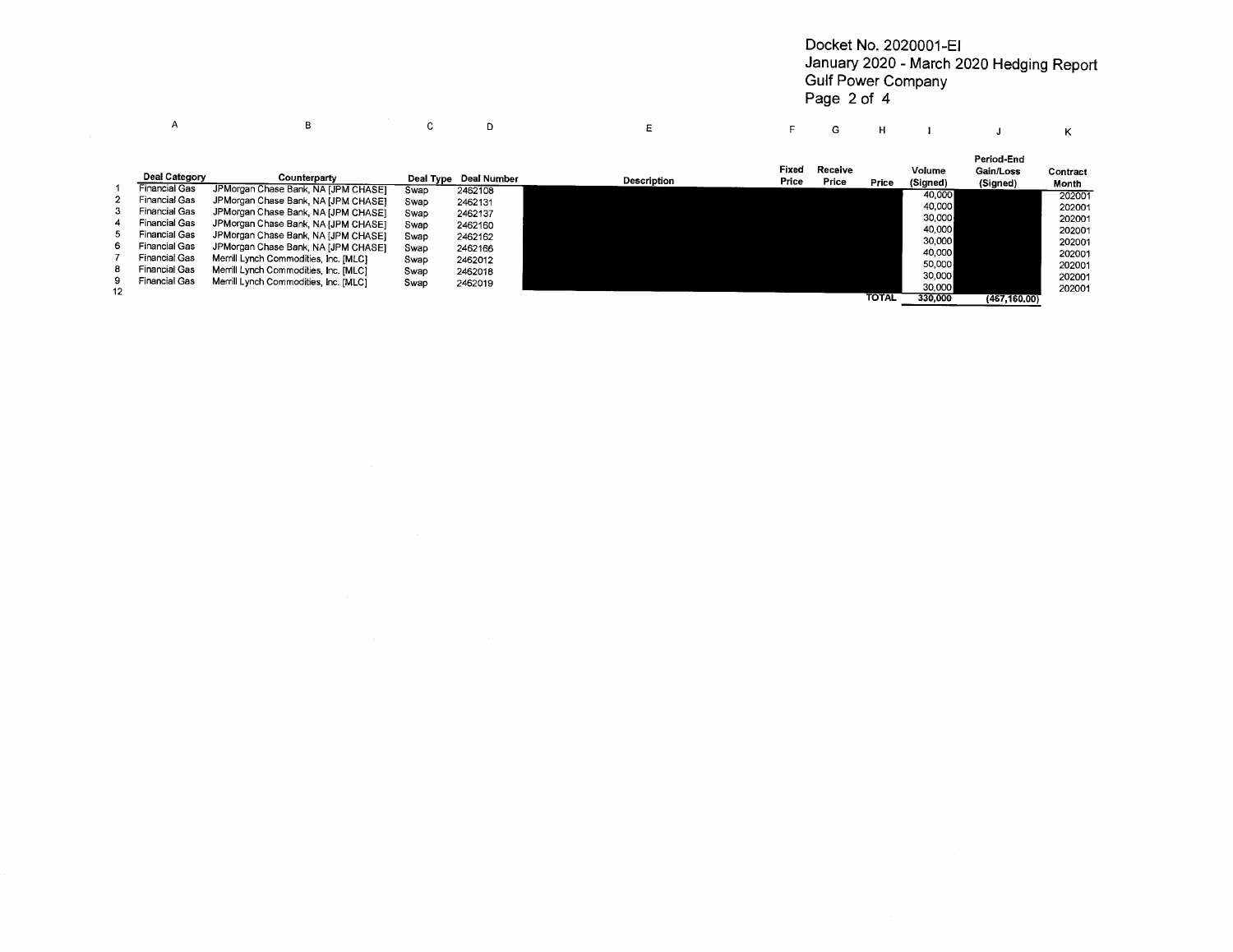Docket No. 2020001-EI January 2020 - March 2020 Hedging Report Gulf Power Company Page 3 of 4

|    |                      | в                                     | U         |         |                    |                | G                | н     |                    |                       |                   |
|----|----------------------|---------------------------------------|-----------|---------|--------------------|----------------|------------------|-------|--------------------|-----------------------|-------------------|
|    |                      |                                       |           | Deal    |                    |                |                  |       |                    | Period-End            |                   |
|    | Deal Category        | Counterparty                          | Deal Type | Number  | <b>Description</b> | Fixed<br>Price | Receive<br>Price | Price | Volume<br>(Signed) | Gain/Loss<br>(Signed) | Contract<br>Month |
|    | <b>Financial Gas</b> | JPMorgan Chase Bank, NA [JPM CHASE]   | Swap      | 2462108 |                    |                |                  |       | 40.000             |                       | 202002            |
|    | <b>Financial Gas</b> | JPMorgan Chase Bank, NA [JPM CHASE]   | Swap      | 2462131 |                    |                |                  |       | 40,000             |                       | 202002            |
| З. | Financial Gas        | JPMorgan Chase Bank, NA JJPM CHASE1   | Swap      | 2462137 |                    |                |                  |       | 30,000             |                       | 202002            |
| 4  | <b>Financial Gas</b> | JPMorgan Chase Bank, NA [JPM CHASE]   | Swap      | 2462160 |                    |                |                  |       | 40,000             |                       | 202002            |
| 5. | Financial Gas        | JPMorgan Chase Bank, NA [JPM CHASE]   | Swap      | 2462162 |                    |                |                  |       | 30,000             |                       | 202002            |
| 6. | Financial Gas        | JPMorgan Chase Bank, NA [JPM CHASE]   | Swap      | 2462166 |                    |                |                  |       | 40,000             |                       | 202002            |
|    | <b>Financial Gas</b> | Merrill Lynch Commodities, Inc. [MLC] | Swap      | 2462012 |                    |                |                  |       | 50,000             |                       | 202002            |
| 8  | <b>Financial Gas</b> | Merrill Lynch Commodities, Inc. [MLC] | Swap      | 2462018 |                    |                |                  |       | 30,000             |                       | 202002            |
| 9. | <b>Financial Gas</b> | Merrill Lynch Commodities, Inc. [MLC] | Swap      | 2462019 |                    |                |                  |       | 30,0001            |                       | 202002            |
| 12 |                      |                                       |           |         |                    |                |                  | TOTAL |                    | 330.000 (559.890.00)  |                   |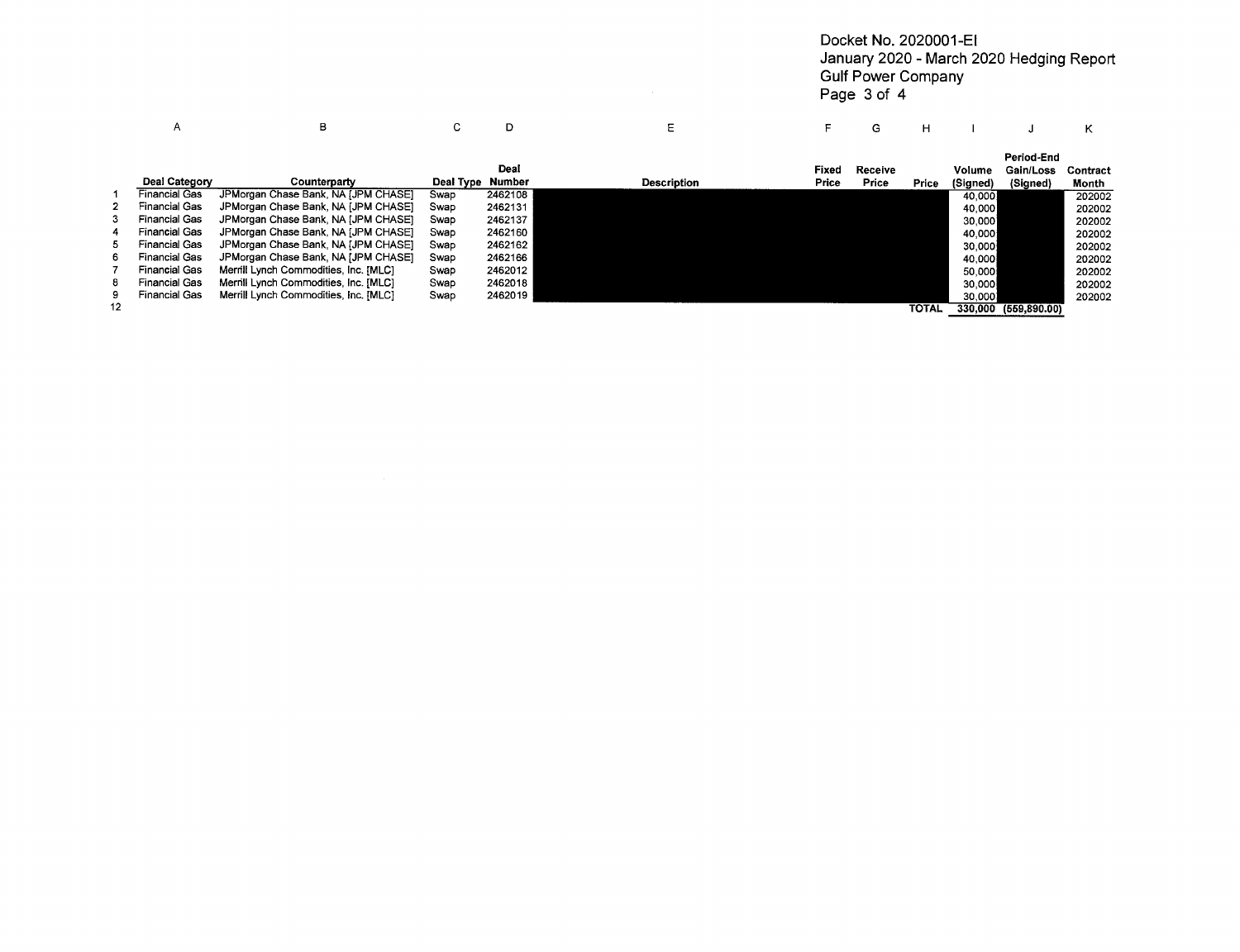#### Docket No. 2020001-EI January 2020 - March 2020 Hedging Report Gulf Power Company Page 4 of 4

|    | А                                            | в                                     | c         |                | Ε                  |                | G                | н          |                    |                                     |                   |
|----|----------------------------------------------|---------------------------------------|-----------|----------------|--------------------|----------------|------------------|------------|--------------------|-------------------------------------|-------------------|
|    | Deal Category                                | Counterparty                          | Deal Type | Deal<br>Number | <b>Description</b> | Fixed<br>Price | Receive<br>Price | Price      | Volume<br>(Signed) | Period-End<br>Gain/Loss<br>(Signed) | Contract<br>Month |
| 2. | <b>Financial Gas</b><br><b>Financial Gas</b> | JPMorgan Chase Bank, NA [JPM CHASE]   | Swap      | 2462108        |                    |                |                  |            | 40,000             |                                     | 202003            |
|    | <b>Financial Gas</b>                         | JPMorgan Chase Bank, NA [JPM CHASE]   | Swap      | 2462131        |                    |                |                  |            | 40,000             |                                     | 202003            |
| 4  | <b>Financial Gas</b>                         | JPMorgan Chase Bank, NA [JPM CHASE]   | Swap      | 2462137        |                    |                |                  |            | 30,000             |                                     | 202003            |
|    | <b>Financial Gas</b>                         | JPMorgan Chase Bank, NA [JPM CHASE]   | Swap      | 2462160        |                    |                |                  |            | 40,000             |                                     | 202003            |
|    |                                              | JPMorgan Chase Bank, NA [JPM CHASE]   | Swap      | 2462162        |                    |                |                  |            | 30,000             |                                     | 202003            |
| 6. | Financial Gas                                | JPMorgan Chase Bank, NA [JPM CHASE]   | Swap      | 2462166        |                    |                |                  |            | 40,000             |                                     | 202003            |
|    | <b>Financial Gas</b>                         | Merrill Lynch Commodities, Inc. [MLC] | Swap      | 2462012        |                    |                |                  |            | 50,000             |                                     | 202003            |
| 8  | <b>Financial Gas</b>                         | Merrill Lynch Commodities, Inc. [MLC] | Swap      | 2462018        |                    |                |                  |            | 30,000             |                                     | 202003            |
| 9  | <b>Financial Gas</b>                         | Merrill Lynch Commodities, Inc. [MLC] | Swap      | 2462019        |                    |                |                  |            | 30,000             |                                     | 202003            |
| 12 |                                              |                                       |           |                |                    |                |                  | $T^{\sim}$ |                    | 330.000 USA 830.001                 |                   |

TOTAL 330,000 (578,370.00)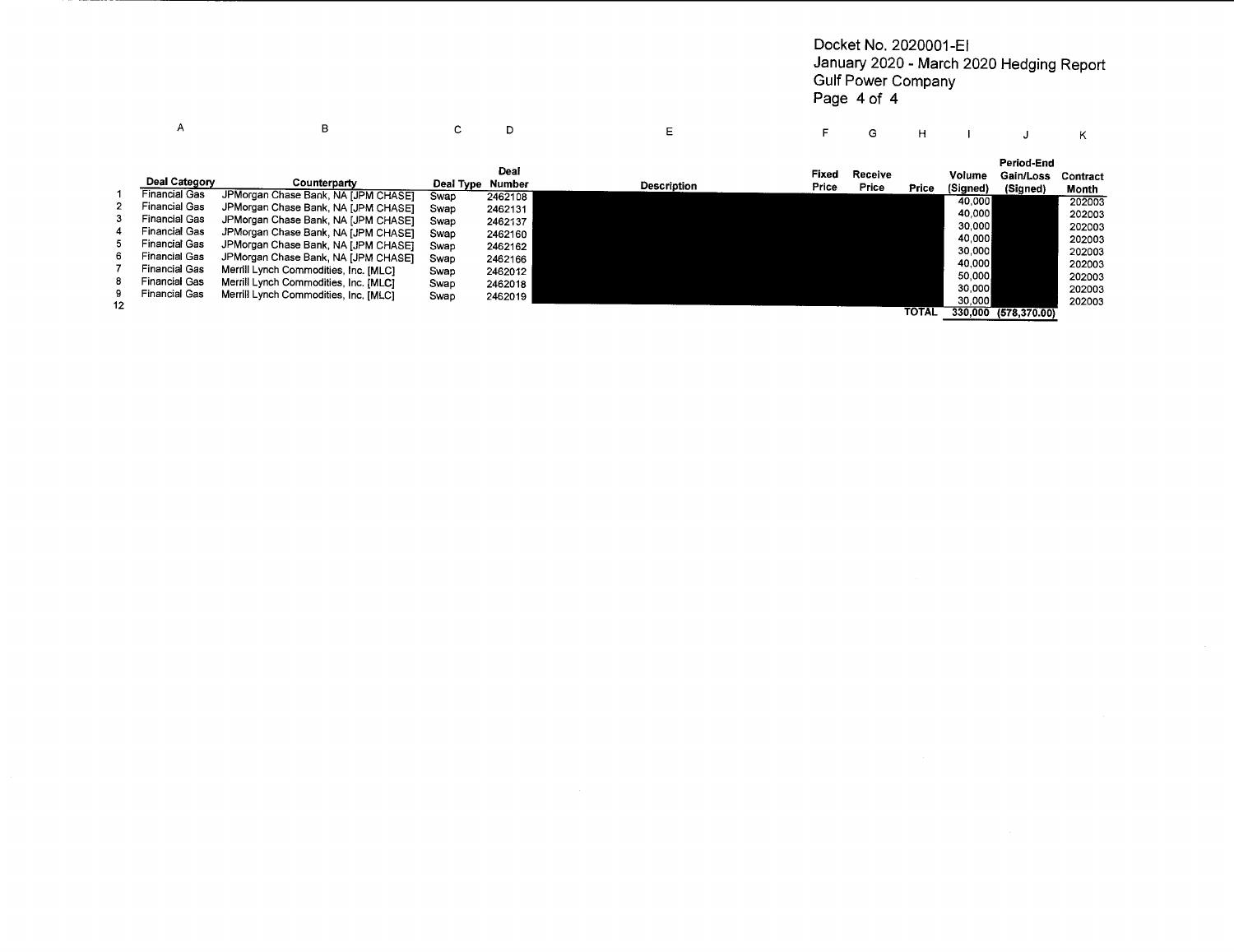In re: Fuel and purchased power cost recovery clause and generating performance incentive factor

Docket No.: 20200001-EI

Date: August 10, 2020

# **REQUEST FOR CONFIDENTIAL CLASSIFICATION**

## **EXHIBIT "C"**

## **Line-by-Line/Field-by-Field Justification**

 $\label{eq:2.1} \frac{1}{\sqrt{2\pi}}\int_{\mathbb{R}^{2}}\frac{d\mu}{\sqrt{2\pi}}\left(\frac{d\mu}{\mu}\right)^{2}d\mu\,d\mu\,.$ 

 $\hat{\boldsymbol{\epsilon}}$ 

| Line(s)/Field(s)                                     | <b>Justification</b>                                                                                                                   |
|------------------------------------------------------|----------------------------------------------------------------------------------------------------------------------------------------|
| Page 2 of 4<br>Lines 1-9, Columns E, F, G, H and J   | This information is entitled to confidential<br>classification pursuant to $\S366.093(3)(d)$ ,<br>Florida Statutes. The basis for this |
| Page 3 of 4<br>Lines 1-9, Columns E, F, G, H and J   | information being designated as confidential<br>is more fully set forth in paragraph 2.                                                |
| Page 4 of $4$<br>Lines 1-9, Columns E, F, G, H and J |                                                                                                                                        |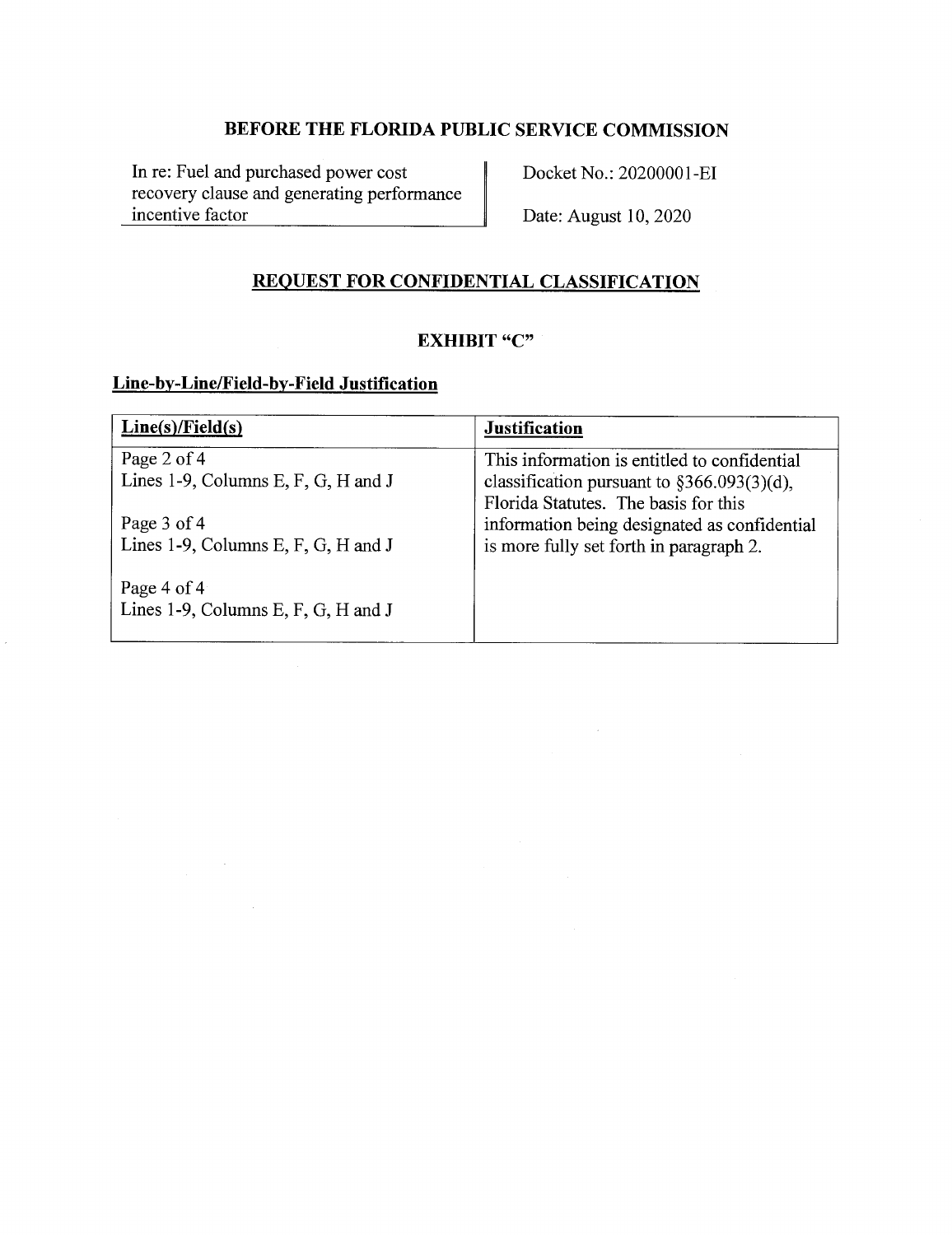#### **EXHIBIT "D"**

### **BEFORE THE FLORIDA PUBLIC SERVICE COMMISSION**

In re: Fuel and purchased power cost recovery clause and generating performance incentive factor

Docket No.: 20200001-EI

I

I

I

fan yn 1979.<br>Gertaerd i<br>I alta serial de la contrada de la contrada de la contrada de la contrada de la contrada de la contrada de la<br>I alta de la contrada de la contrada de la contrada de la contrada de la contrada de la contrada de la contrad international<br>International I la provincia del control de la control<br>La provincia del control de la control de la control de la control de la control de la control de la control<br>La provincia del control de la control de la control de la control de la c

I

r<br>Ba **I International** r, ! **International Commercial Increase I**<br>Internet i<br>I altres de la companya<br>I altres de la companya

' **Internet** 

I

!<br>!<br>!

t " ISBN 0-575-0-575-0-575-0-575-0-575-0-575-0-575-0-575-0-575-0-575-0-575-0-575-0-575-0-575-0-575-0-575-0-575-0<br>" ISBN 0-575-0-575-0-575-0-575-0-575-0-575-0-575-0-575-0-575-0-575-0-575-0-575-0-575-0-575-0-575-0-575-0-575-0<br>

i **Internet** la provincia della contra della contra della contra della contra della contra della contra della contra della<br>La contra della contra della contra della contra della contra della contra della contra della contra della con

! **Includes** 

i<br>I ff **In the company of the company of the company of the company of the company of the company of the company of th International** 

**In the case of the contract of the contract of the contract of the contract of the contract of the contract of the contract of the contract of the contract of the contract of the contract of the contract of the contract o** 

ing and the company of the company of the company of the company of the company of the company of the company of the company of the company of the company of the company of the company of the company of the company of the f t I I

**I**<br>International Property of Party and Property and Party and Property and Property and Property and Property and P

Date: August 10, 2020

STATE OF FLORIDA )

) WRITTEN DECLARATION OF ANDREW DILLMAN

COUNTY OF PALM BEACH )

1. My name is Andrew Dillman. I am currently employed by Florida Power & Light Company ("FPL") as Manager, Regulatory  $-$  EMT. FPL is a subsidiary of NextEra Energy, Inc., which acquired Gulf Power Company ("Gulf") in 2019. I have personal knowledge of the matters stated in this written declaration.

2. I have reviewed the documents and information included in Exhibit "A" to Gulf's Request for Confidential Classification filed this date, for which I am listed as a declarant on Exhibit "C". The documents that I have reviewed and which are asserted by Gulf to be proprietary confidential business information contain or constitute contractual data, and information related to competitive interests, the disclosure of which would impair the competitive business of Gulf, its affiliates and its contractors, vendors and suppliers. Specifically, the documents and exhibits contains the names, rates, quantity, contractual provisions, invoices of our third-party contractors, vendors and suppliers, payments to our contractors, vendors and suppliers, all of which was agreed upon exclusively with these contractors, vendors, and suppliers. Disclosure of this information would impair Gulf's contractor, vendor, and supplier relationships, and impair or negate the commercial interests of Gulf as Gulf negotiates contracts and seeks to obtain contractors, vendors and suppliers. Disclosure of this information would also impair or negate the commercial interests of Gulfs contractors, vendors and suppliers as they negotiate with others for the services they provide. The disclosure of this information will also impact the efforts of Gulf or its affiliates to contract for goods and services on favorable terms in the future, which in turn increases costs to Gulf and its customers. To the best·of my knowledge, Gulf has maintained the confidentiality of this information.

3. Consistent with the provisions of the Florida Administrative Code, such materials should remain confidential for a period of eighteen (18) months. In addition, they should be returned to Gulf as soon as the information is no longer necessary for the Commission to conduct its business so that Gulf can continue to maintain the confidentiality of these documents.

4. Under penalties of perjury, I declare that I have read the foregoing declaration and that the facts stated therein are true and to the best of my knowledge and belief.

 $u_{\rm}$  *village* 

Andrew Dillman

Date: 5*Avq20*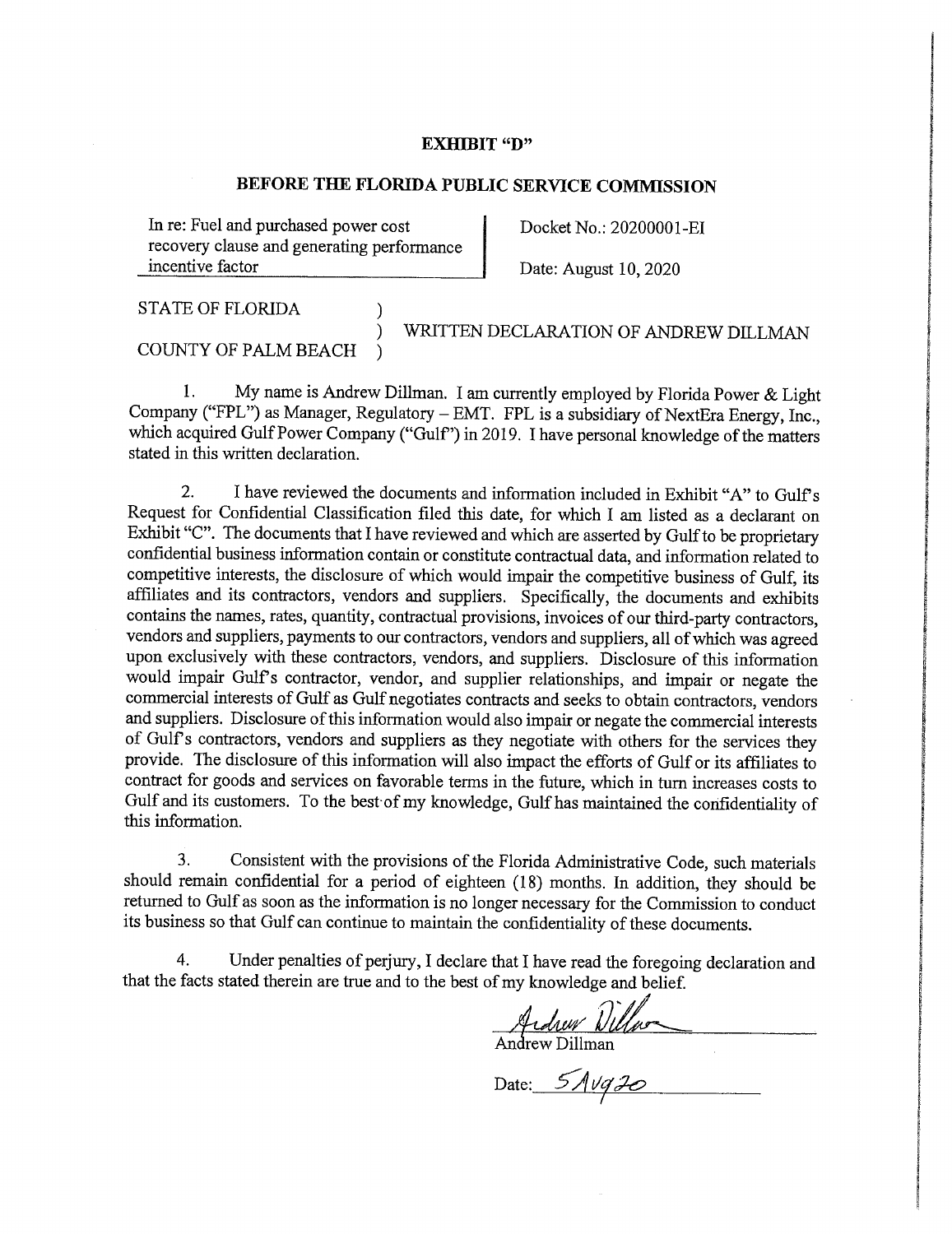$\lambda$  $\lambda$  $\lambda$ 

#### IN RE: **Fuel and Purchased Power Cost Recovery Clause with Generating Performance Incentive Factor**

Docket No.: **20200001-EI** 

#### **CERTIFICATE OF SERVICE**

I HEREBY CERTIFY that a true copy of the foregoing was furnished by overnight mail this 7th day of August, 2020 to the following:

Florida Public Utilities Company PCS Phosphate - White Springs<br>Florida Division of Chesapeake c/o Stone Mattheis Xenopoulos Florida Division of Chesapeake c/o Stone Mattheis Xenopoulos<br>Utilities Corp c & Brew P C Utilities Corp & Brew, P .C. Regulatory and Governmental Affairs Eighth Floor, West Tower<br>1750 SW 14<sup>th</sup> Street, Suite 200 1025 Thomas Jefferson S Fernandina Beach, FL 32034 Washington, DC 20007<br>mcassel@fpuc.com ibrew@smxblaw.com

James W. Brew/Laura Baker 1025 Thomas Jefferson St, NW jbrew@smxblaw.com lwb@smxblaw.com

Duke Energy Florida Dianne M. Triplett 299 First Avenue North St. Petersburg, FL 33701 Dianne.triplett@duke-energy.com

Florida Power & Light Company Maria J. Moncada David Lee 700 Universe Boulevard (LAW/JB) Juno Beach, FL 33408-0420 Maria.moncada@fpl.com David. Lee@fpl.com

Florida Power & Light Company Kenneth Hoffman 134 West Jefferson Street Tallahassee, FL 32301 Kenneth.Hoffman@fpl.com

Ausley Law Firm James D. Beasley J. Jeffry Wahlen Malcolm **N.** Means Post Office Box 391 Tallahassee, FL 32302 jbeasley@ausley.com jwahlen@ausley.com mmeans@ausley.com

Gunster Law Firm Beth Keating 215 South Monroe Street, Suite 601 Tallahassee, FL 32301-1839 bkeating@gunster.com

Office of Public Counsel J. R. Kelly/M. Fall-Fry Patricia A. Christensen Associate Public Counsel c/o The Florida Legislature 111 W. Madison Street, Room 812 Tallahassee, FL 32399-1400 Kelly.jr@leg.state.fl.us Christensen.patty@leg.state.fl.us fall-fry. mireille@leg.state. fl. us

Duke Energy Florida, Inc. Matthew R. Bernier 106 East College Avenue, Suite 800 Tallahassee, FL 32301-7740 Matthew.bernier@duke-energy.com FLRegulatoryLegal@duke-enerqy.com